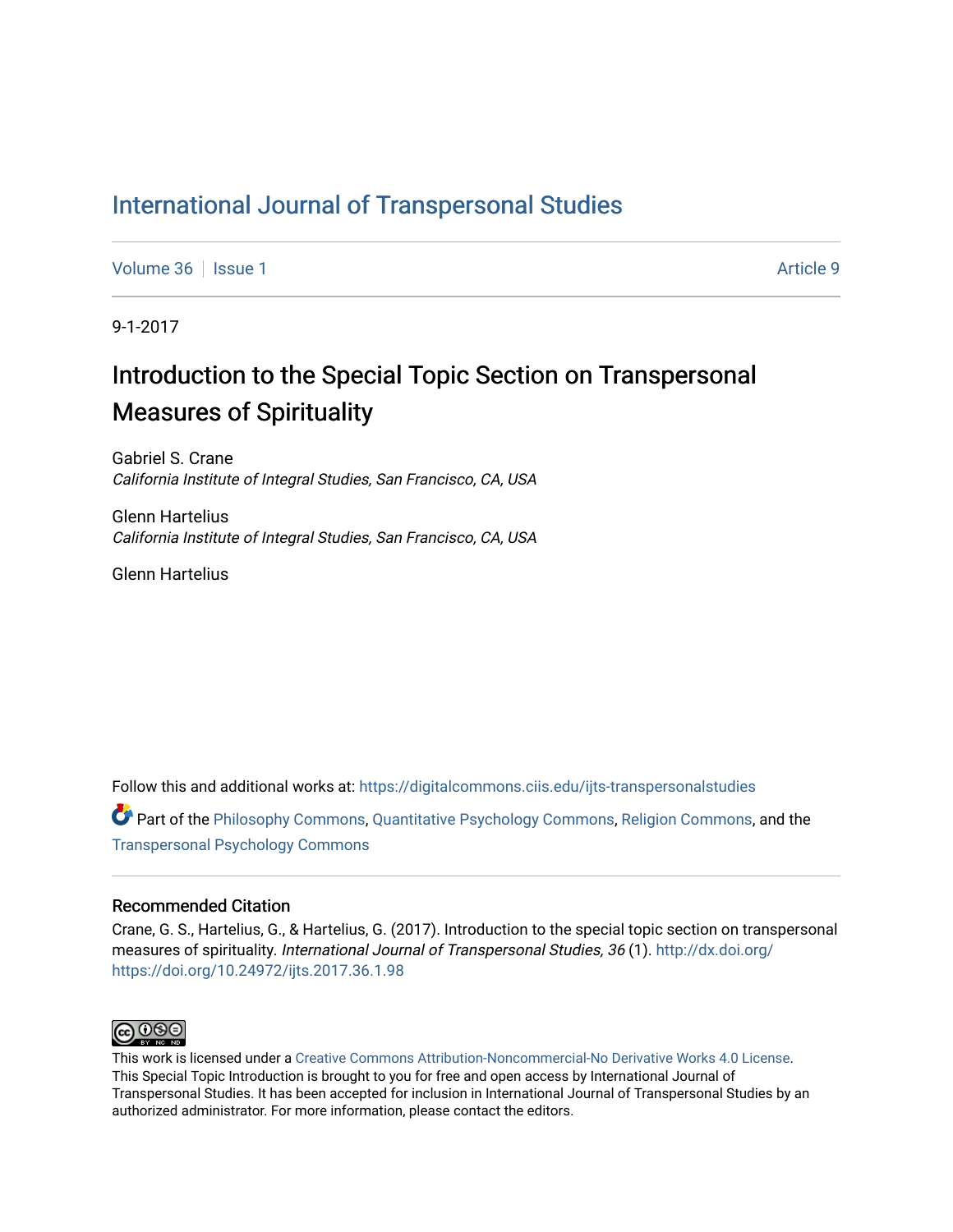## **Introduction to the Special Topic Section on Transpersonal Measures of Spirituality**

Abraham Maslow, the most prominent founder<br>of transpersonal psychology, reached for new<br>scientific study. Maslow was himself an experimental of transpersonal psychology, reached for new ways forward that were within the domain of psychologist who spent years researching primate behavior and motivation prior to his work in psychology. While he criticized ways in which certain assumptions appeared to artificially limit psychology, he was in no way opposed to the use of science. For example, Maslow (1968) criticized psychology for focusing mainly on pathology to the exclusion of human potential. He suggested that objectivity did not necessarily require an attitude of complete detachment, and that a certain intimacy between the investigator and his or her subject might actually produce enhanced objectivity (Maslow, 1970). Maslow (1969) also argued that behaviorism was inappropriately modeled on physical sciences, and that psychoanalysis considered only those things that the person has in common with animals, rather than what might be uniquely human. While it has been correctly noted that Maslow expressed musings about mysticism and religion that seem to have a perennialist flavor (Taylor, 2016), none of his concerns argued against the pursuit of scientific work in areas of interest to transpersonal scholarship.

To the contrary, Maslow (1970) observed that the common association of spirituality with religion was problematic "for the writer who is intent on demonstrating that the common base for all religions is human, natural, empirical, and that the so-called spiritual values are also naturally derivable" (p. 4) He noted that he had available "only a theistic language for this 'scientific' job" (p. 4). When Maslow (1970) suggested that, "all religions are the same in their essence and always have been the same" (p. 20), it would seem that he conceived of this essence in naturalistic and empirical terms amenable to scientific study rather than as something pertaining to the domain of esoterics or metaphysics.

The scholar carrying forward this strand of the field most vocally has arguably been Harris Friedman

(2002, 2015), who has consistently pressed for the development of transpersonal psychology as a scientific field. Friedman has made a case roughly similar to Maslow's, arguing that transpersonal should navigate between the twin extremes of ideological science—what he has called scientism—and naïve belief in abstract concepts for which there is no empirical evidence of any kind, which he labeled as romanticism.

Friedman's work has done much to support quantitative assessment within the field, a crucial component for advancing empirical work related to transpersonal constructs. Given that many founders of the field came out of humanistic psychology, which advocated for the role of lived human experience, it is fitting that the core literature of transpersonal psychology reflects an appreciation of qualitative research. At the same time, scale development is a somewhat natural extension of qualitative research. With a psychometric scale, it becomes possible to learn how frequently certain aspects of lived experience are found in a community or group of individuals—for example, facets of experience associated with constructs such as spirituality, mindfulness, empathy, or compassion.

Friedman's (1983) Self-Expansiveness Level Form represented the first effort to measure a transpersonal construct. Together with Douglas MacDonald (1997, 2000, 2009), who developed the Expressions of Spirituality Inventory (ESI) based on exploratory factor analyses on a variety of instruments, Friedman has supported the assessment of humanistic, transpersonal, and spiritual constructs (e.g., Friedman & MacDonald, 1997, 2002; MacDonald & Friedman, 2002, 2013; MacDonald, Kuentzel, & Friedman, 1999a, 1999b; MacDonald, LeClair, Holland, Alter, & Friedman, 1995).

MacDonald, Friedman, and other colleagues have recently published a validity study on the Expressions of Spirituality Inventory – Revised (ESI-R; MacDonald et al., 2015), which has been translated and validated in German. Three further studies validating the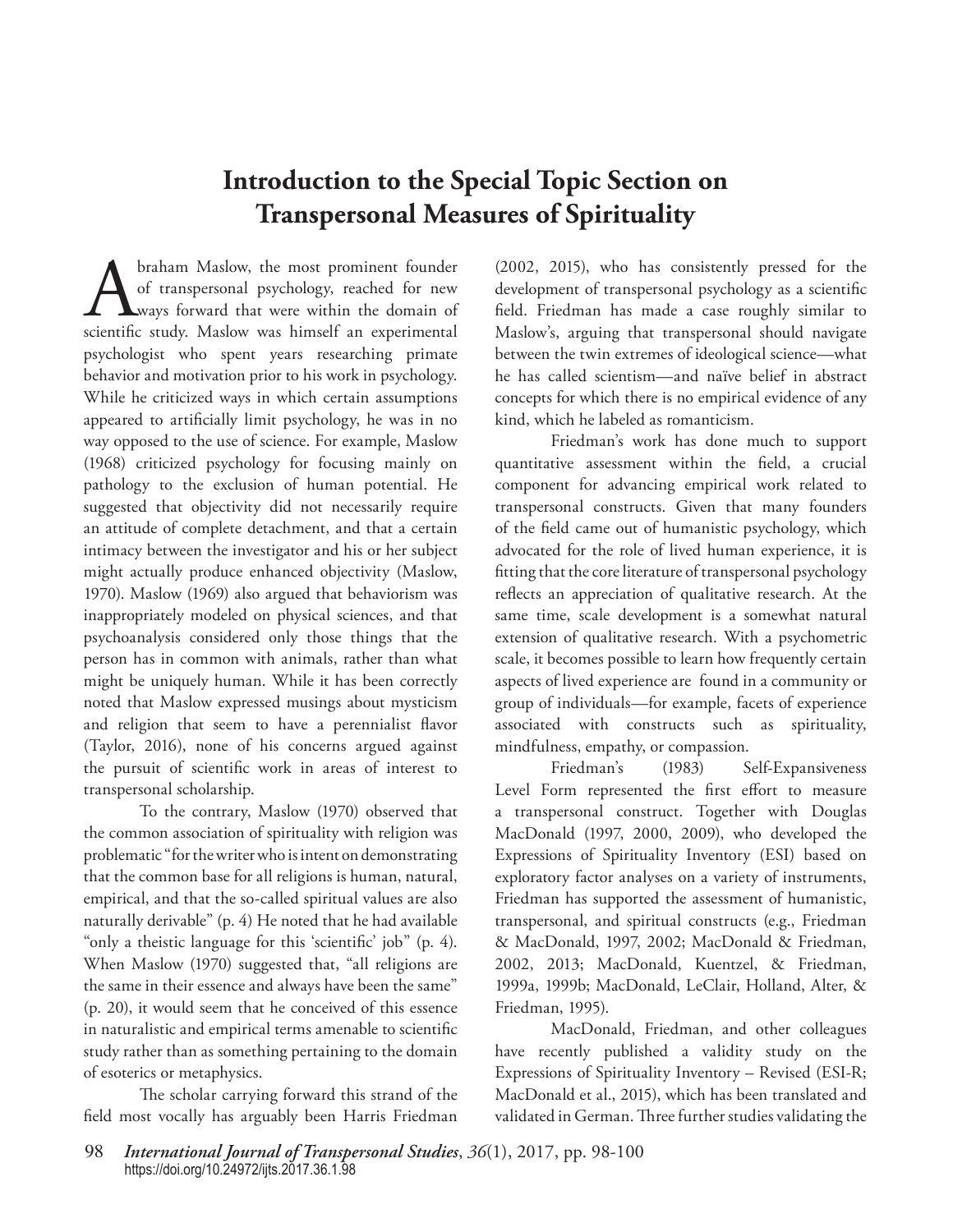ESI-R in Czech, Spanish, and Peruvian contexts, appear in this issue. The ESI-R represents what is likely the most comprehensive and sophisticated effort to measure the construct of spirituality cross-culturally, and as results are obtained from a variety of cultural contexts will surely provide a much more reliable understanding than anything currently in the literature.

The definition offered by MacDonald et al. (2015) suggests that spirituality is:

a natural aspect of human functioning which relates to a special class of non-ordinary experiences and the beliefs, attitudes, and behaviors that cause, co-occur, and/or result from such experiences. The experiences themselves are characterized as involving states and modes of consciousness which alter the functions and expressions of self and personality and impact the way in which we perceive and understand ourselves, others, and reality as a whole. (n.p.)

This definition provides what Maslow (1970) complained that he did not have: language that is compatible with naturalistic science, yet "does not completely deny the utilization of such ideas and systems of thought as hermeneutic tools for the interpretation of spiritual phenomena" (MacDonald et al., 2015). Its inclusion of non-ordinary states of consciousness and its applicability to cross-cultural contexts make this a definition that reflects transpersonal perspectives in a way that can effectively inform the broader academic study of spirituality. As such, the ESI-R and the associated research is likely one of the more important developments related to transpersonal psychology of the past several decades.

> *Gabriel Crane, Special Topic Editor* **California Institute of Integral Studies**

> *Glenn Hartelius, Main Editor* **California Institute of Integral Studies**

#### **References**

Friedman, H. L. (1983). The Self-Expansiveness Level Form: A conceptualization and measurement of a transpersonal construct. *Journal of Transpersonal Psychology*, *15*(1), 37–50.

- Friedman, H. L. (2002). Transpersonal psychology as a scientific field. *International Journal of Transpersonal Studies*, *21*(1), 175–187.
- Friedman, H. L. (2015). Further developing transpersonal psychology as a science: Building and testing middle-range transpersonal theories. *International Journal of Transpersonal Studies*, *34*(1–2), 55–64.
- Friedman, H. L., & MacDonald, D. A. (1997). Toward a working definition of transpersonal assessment. *Journal of Transpersonal Psychology*, *29*(2), 105.
- Friedman, H., & MacDonald, D. A. (2002). Using transpersonal tests in humanistic psychological assessment. *The Humanistic Psychologist, 30*(3), 223–236. https:// doi.org/10.1080/08873267.2002.9977037
- MacDonald, D. A. (1997). The development of a comprehensive factor analytically derived measure of spirituality and its relationship to psychological functioning. Unpublished doctoral dissertation. University of Windsor, Windsor, Ontario, Canada.
- MacDonald, D. A. (2000). Spirituality: Description, measurement, and relation to the five factor model of personality. *Journal of Personality*, *68*(1), 153–197. https://doi.org/10.1111/1467-6494.t01-1-00094
- MacDonald, D. A. (2009). Identity and spirituality: Conventional and transpersonal perspectives. *International Journal of Transpersonal Studies*, *28*(1), 86–106.
- MacDonald, D. A., & Friedman, H. L. (2002). Assessment of humanistic, transpersonal, and spiritual constructs: State of the science. *Journal of Humanistic Psychology*, *42*(3), 102–125. https://doi. org/10.1177/002216702237126
- MacDonald, D. A., & Friedman, H. L. (2013). Quantitative assessment of transpersonal and spiritual constructs. *The Wiley-Blackwell handbook of transpersonal psychology* (pp. 281– 299). Malden, MA: Wiley & Sons. https://doi. org/10.1002/9781118591277.ch15
- MacDonald, D. A., Friedman, H. L., Brewczynski, J., Holland, D., Salagame, K. K. K., Mohan, K. K., ... & Cheong, H. W. (2015). Spirituality as a scientific construct: testing its universality across cultures and languages. *PloS One*, *10*(3), e0117701. https://doi. org/10.1371/journal.pone.0117701
- MacDonald, D. A., Kuentzel, J. G., & Friedman, H. L. (1999a). A survey of measures of spiritual and transpersonal constructs: Part one—Research update. J*ournal of Transpersonal Psychology, 31*(2), 137–154.

### **Introduction: Transpersonal Measures** *International Journal of Transpersonal Studies* 99